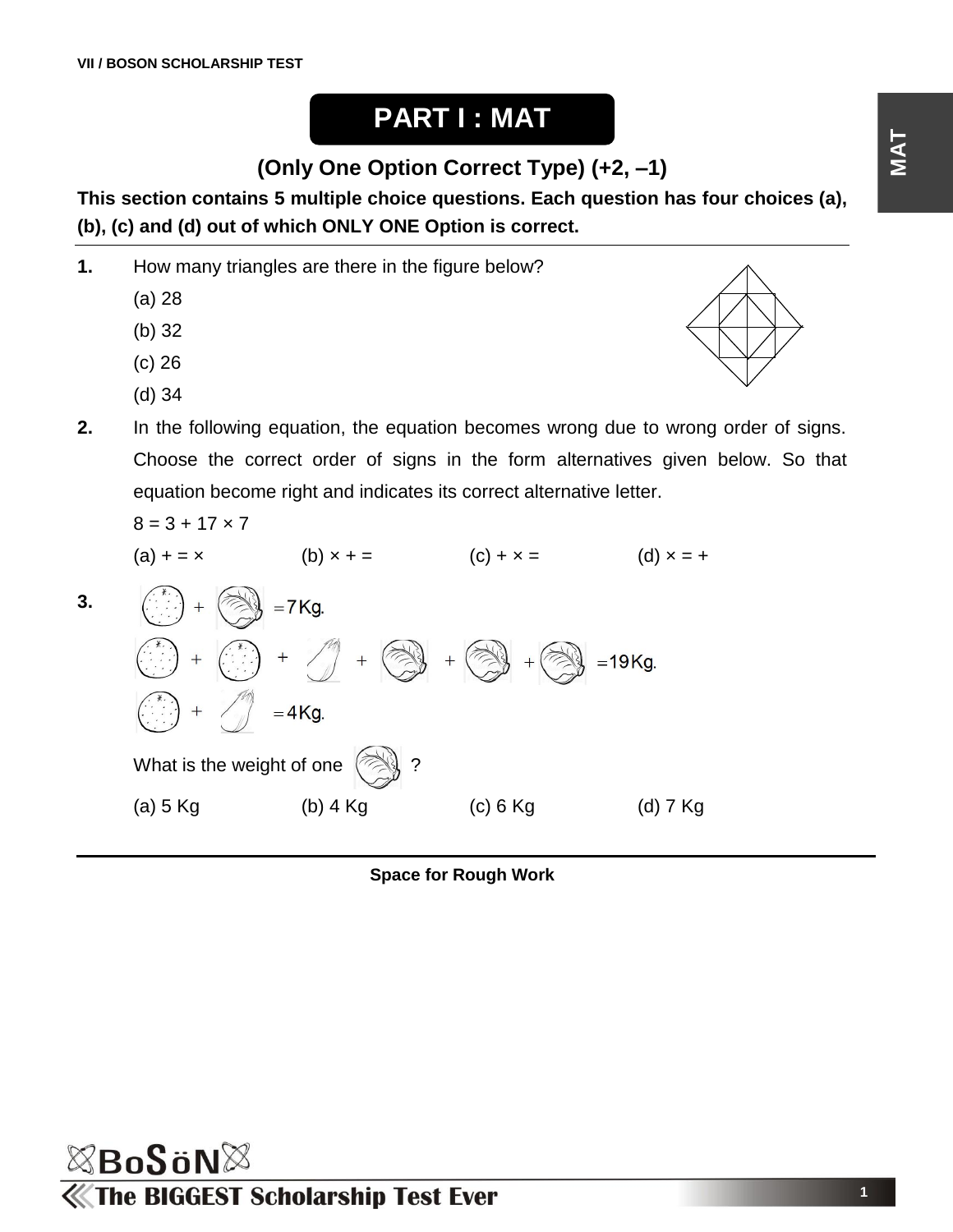

**4.** A cat is chasing a mouse.



(a) 6 (b) 33 (c) 30 (d) 54

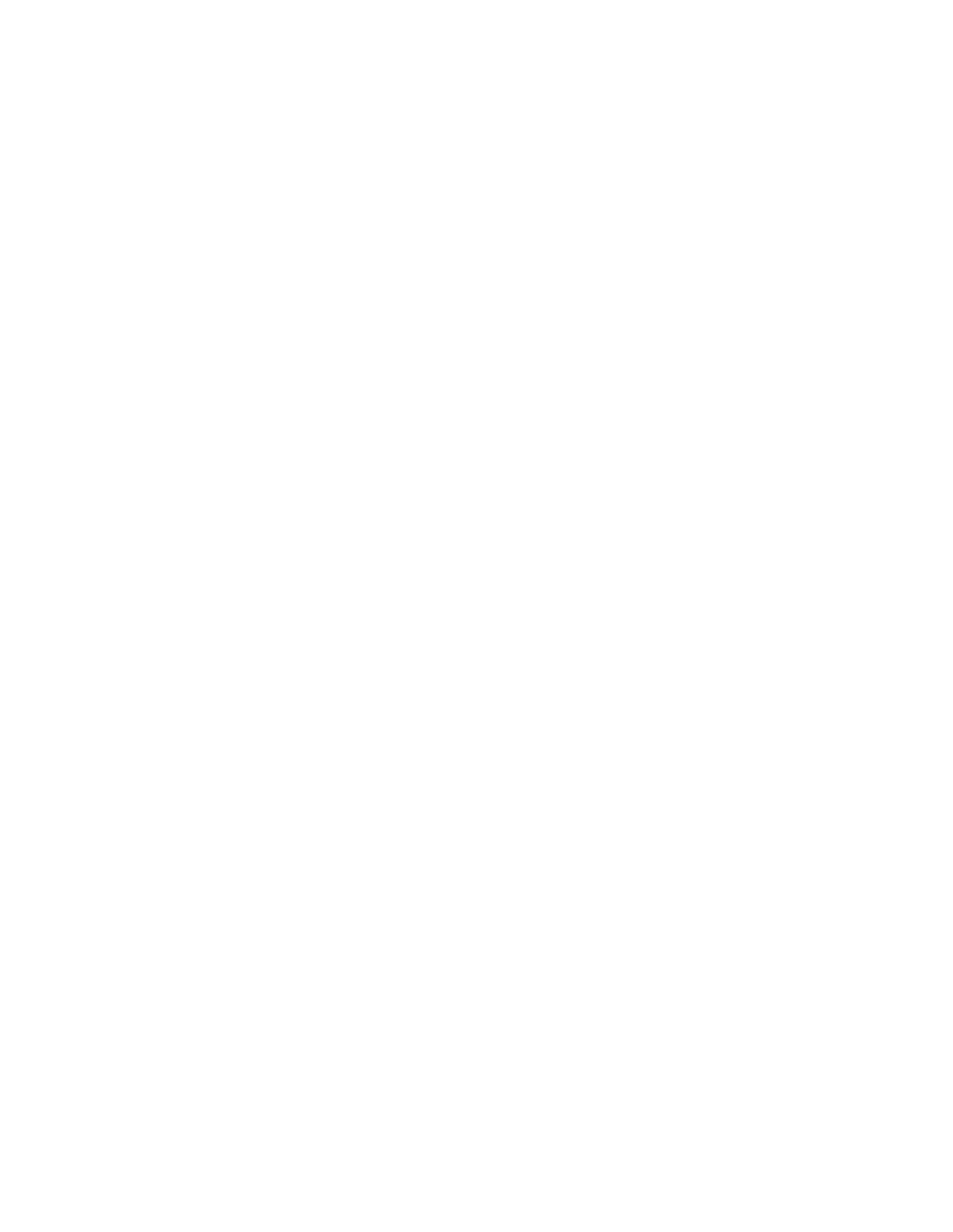# **PART II : MATHEMATICS**

#### **(Only One Option Correct Type) (+4, –1)**

**This section contains 5 multiple choice questions. Each question has five choices (a), (b), (c), (d) and (e) out of which ONLY ONE Option is correct.**

| 6. |                                                                                              | If $x = 9, y = \sqrt{17}$ , the value of $(x^2 - y^2)^{\frac{1}{3}}$ is equal to. |                       |  |  |  |
|----|----------------------------------------------------------------------------------------------|-----------------------------------------------------------------------------------|-----------------------|--|--|--|
|    | $(a)$ 4                                                                                      | (b) 2                                                                             | $(c)$ 3               |  |  |  |
|    | $(d)$ 17                                                                                     | $(e)$ 5                                                                           |                       |  |  |  |
| 7. |                                                                                              | Is the given expression a polynomial $3x^2 + 2x^1 + 4x + 5$ .                     |                       |  |  |  |
|    | (a) yes                                                                                      |                                                                                   | $(b)$ no              |  |  |  |
|    | (c) can't say                                                                                |                                                                                   | (d) cannot determined |  |  |  |
|    | (e) data insufficient                                                                        |                                                                                   |                       |  |  |  |
| 8. | If $x = \frac{1}{2}$ , then the value of $x + \frac{1}{1 - \frac{1}{1 + \frac{1}{x^2}}}$ is. |                                                                                   |                       |  |  |  |
|    | (a) $\frac{5}{4}$<br>(d) $\frac{4}{3}$                                                       | (b) $\frac{4}{5}$                                                                 | (c) $\frac{3}{4}$     |  |  |  |
|    |                                                                                              | $(e)$ 2                                                                           |                       |  |  |  |
| 9. | Find the value of $25^3 - 75^3 + 50^3$ .                                                     |                                                                                   |                       |  |  |  |
|    | (a) $-281250$ (b) $281250$                                                                   |                                                                                   | (c) 93750             |  |  |  |
|    | (d) $-9375$                                                                                  | (e) $28950$                                                                       |                       |  |  |  |

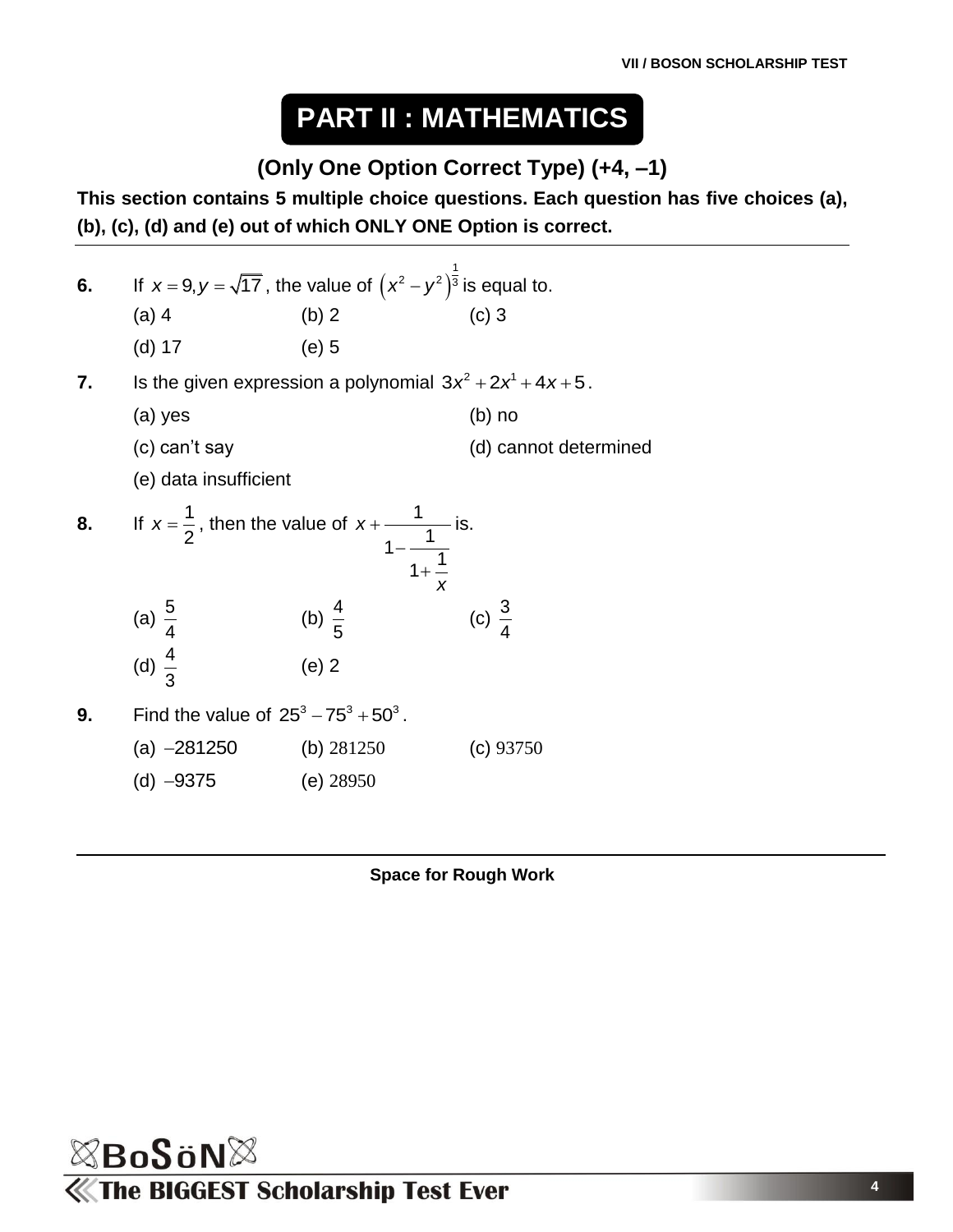**MATHEMATICS**

**MATHEMATICS** 

**10.** If 
$$
p \ne 0
$$
,  $q \ne 0$ ,  $pq \ne 1$  and  $pq \ne -1$ , then 
$$
\frac{\left(p + \frac{1}{q}\right)^{x} \cdot \left(p - \frac{1}{q}\right)^{y}}{\left(q + \frac{1}{p}\right)^{x} \cdot \left(q - \frac{1}{p}\right)^{y}} =
$$
  
(a)  $\left(\frac{p}{q}\right)^{x+y}$  (b)  $\left(\frac{q}{p}\right)^{x+y}$  (c)  $\left(\frac{p}{q}\right)^{x-y}$  (d)  $\left(\frac{q}{p}\right)^{x-y}$ 

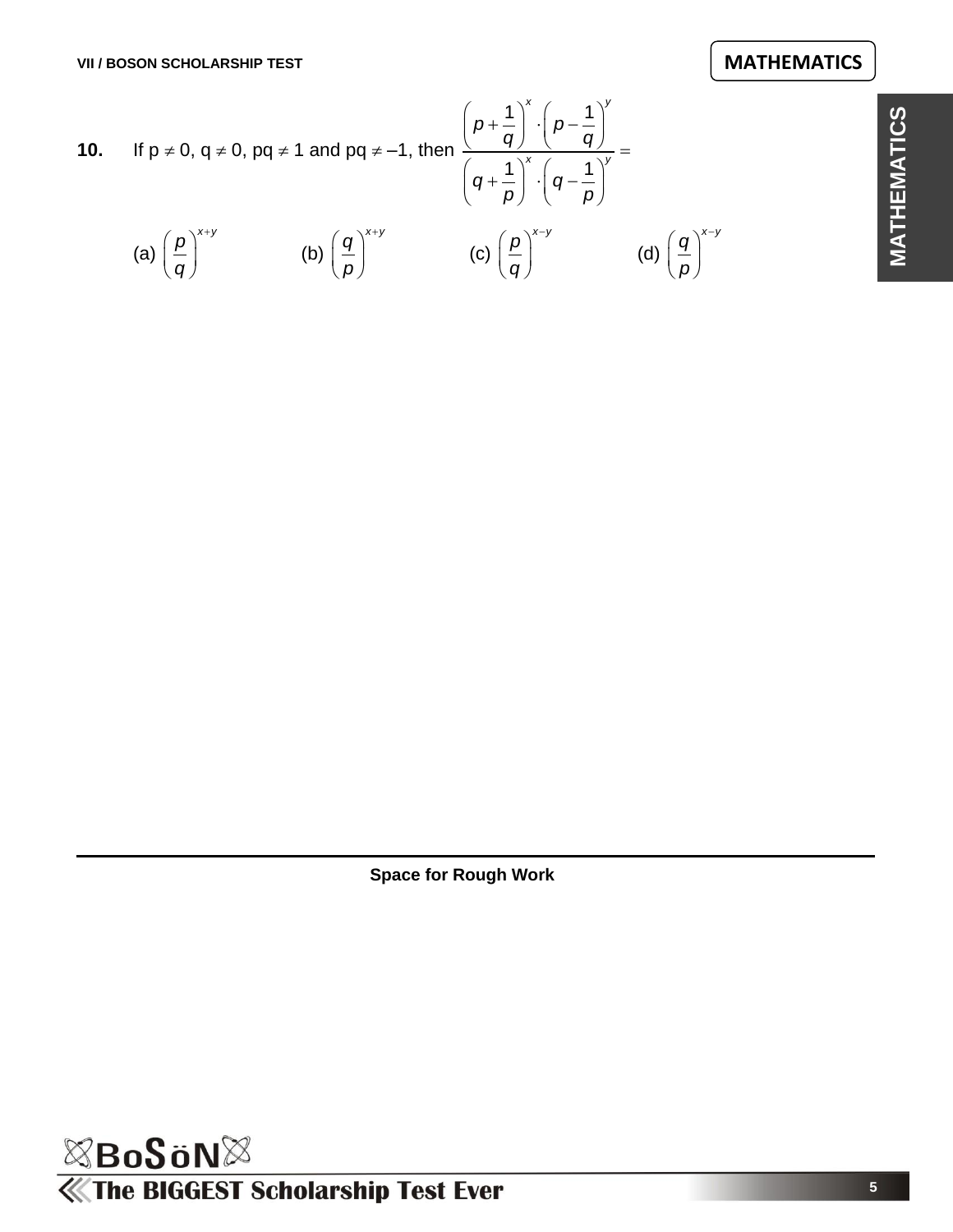**PHYSICS** *VIII**BOSON* **SCHOLARSHIP TESTING SCHOOLARSHIP TESTING SCHOOLARSHIP TESTING SCHOOLARSHIP TESTING SCHOOLARSHIP TESTING SCHOOLARSHIP TESTING SCHOOLARSHIP TESTING SCHOOLARSHIP TESTING SCHOOLARSHIP TESTING SCHOOLAR** 

# **PART III : PHYSICS**

**(Only One Option Correct Type) (+4, –1)**

**This section contains 5 multiple choice questions. Each question has four choices (a), (b), (c) and (d) out of which ONLY ONE Option is correct.**



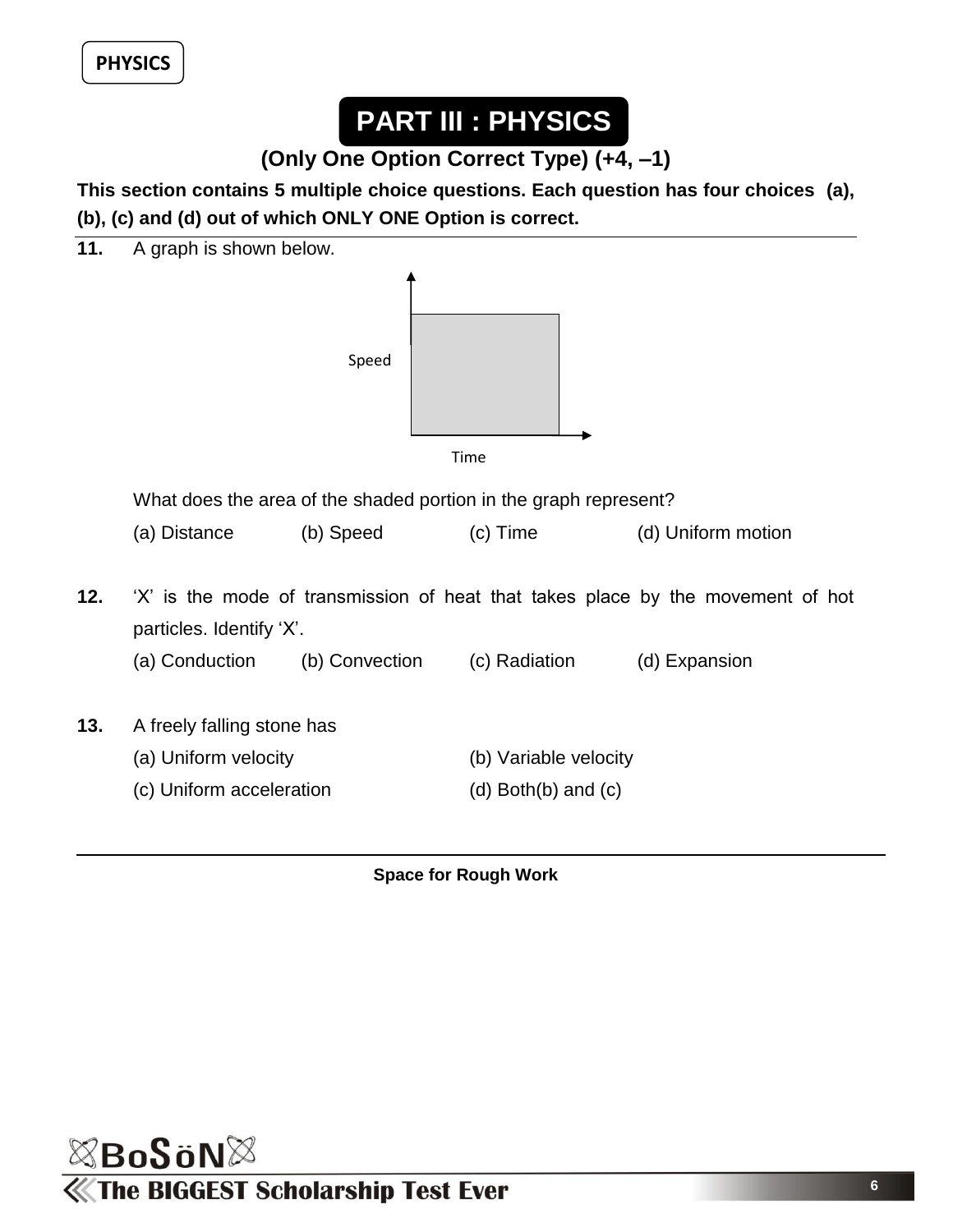

**14.** Rohit takes 15 minutes from his house to reach his school on a bicycle. If the bicycle has a speed of 36 km/hr, calculate the distance between his house and the school.

(a) 7200 m (b) 5400 m (c) 8100m (d) 9000 m

- **15.** A beggar wrapped himself with a few layers of newspaper on a cold winter night. This helped him to keep himself warm because
	- (a) Friction between the layers of newspaper produces heat
	- (b) Air trapped between the layers of newspaper is a bad conductor of heat
	- (c) Newspaper is a conductor of heat
	- (d) Newspaper is at a higher temperature than the temperature of the surroundings

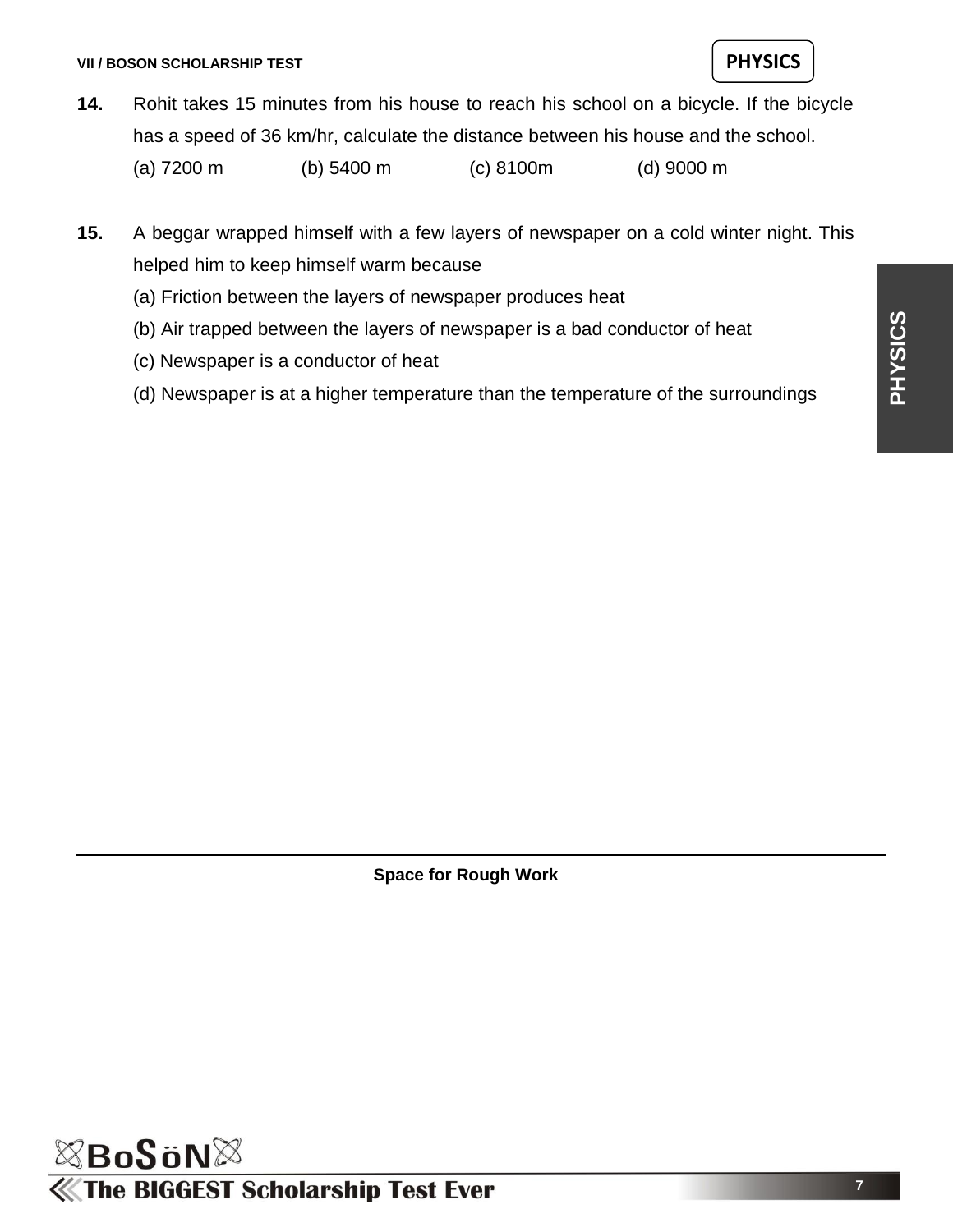## **PART IV : CHEMISTRY**

**(Only One Option Correct Type) (+2, –1)**

**This section contains 5 multiple choice questions. Each question has four choices (a), (b), (c) and (d) out of which ONLY ONE option is correct.**

| 16. | Chemical used to disinfect water is example.                                             |                                           |                |                      |  |  |
|-----|------------------------------------------------------------------------------------------|-------------------------------------------|----------------|----------------------|--|--|
|     | (a) Alum                                                                                 | (b) Chlorine                              | (c) Filtration | (d) Both (a) $&$ (b) |  |  |
| 17. | Wool traps a lot of air which gives warmth, because air is a good <u>second</u> of heat. |                                           |                |                      |  |  |
|     |                                                                                          | (a) Conductor (b) Insulator (c) Radiator  |                | (d) Diffuser         |  |  |
| 18. | Combustion takes place in the presence of -                                              |                                           |                |                      |  |  |
|     | (a) Water                                                                                | (b) Nitrogen                              | (c) Copper     | (d) Oxygen           |  |  |
| 19. | The soil with particle size of 0.2 mm to 2.0 mm is                                       |                                           |                |                      |  |  |
|     |                                                                                          | (a) Clayey soil (b) Sandy soil (c) Gravel |                | $(d)$ Silt           |  |  |
| 20. | Valency of phosphorus (P) in $P_2O_5$ is                                                 |                                           |                |                      |  |  |
|     | (a) 3                                                                                    | $(b)$ 5                                   | $(c)$ 2.5      | $(d)$ 2              |  |  |